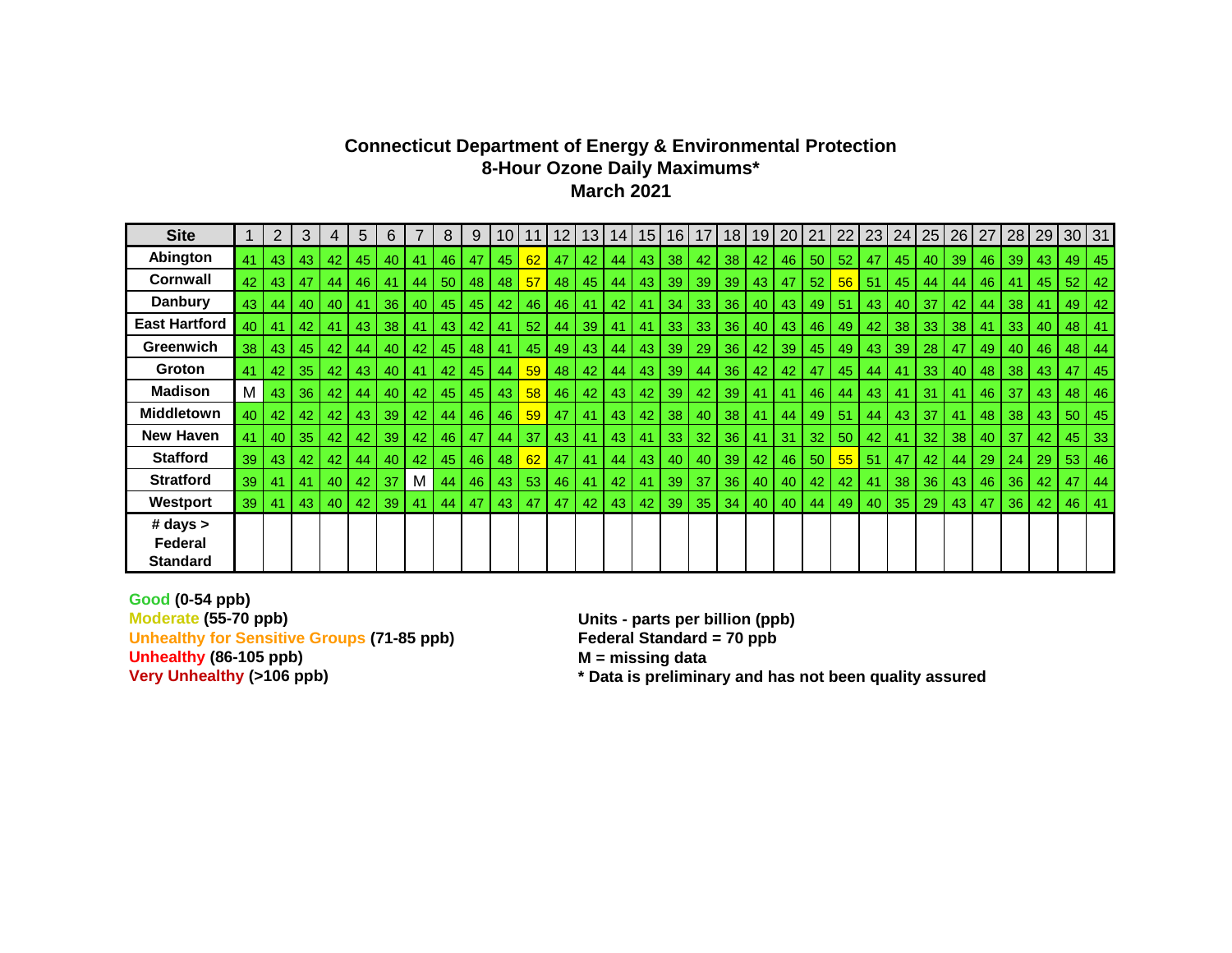# **Connecticut Department of Energy & Environmental Protection 8-Hour Ozone Daily Maximums\* April 2021**

| <b>Site</b>                          |                 | 2               | 3  | 4  | 5  | 6  |    | 8  | 9  |    |                 | 12.             | 13 | 14 <sub>l</sub> | 15 <sub>1</sub> | 16              | 17 | 18 | 19              | 20 | 21  | 22              | 23 | 24 | 25 | 26   | 27 | 28 | 29 | 30 |
|--------------------------------------|-----------------|-----------------|----|----|----|----|----|----|----|----|-----------------|-----------------|----|-----------------|-----------------|-----------------|----|----|-----------------|----|-----|-----------------|----|----|----|------|----|----|----|----|
| Abington                             | 38              | 35              | 45 | 49 | 49 | 42 | 42 | 45 | 42 | 48 | 36              | 37              | 45 | 44              | 38              | 35              | 33 | 41 | 46              | 57 | 37  | 44              | 53 | 62 | 53 | 41   | 55 | 61 | 43 | 39 |
| <b>Cornwall</b>                      | 34              | 41              | 45 | 51 | 51 | 47 | 46 | 50 | 46 | 48 | 41              | 39              | 42 | 53              | 40              | 37              | 34 | 38 | 47              | 54 | 497 | 45              | 57 | 64 | 57 | 42   | 54 | 68 | 35 | 41 |
| <b>Danbury</b>                       | 31              | 36 <sup>°</sup> | 41 | 48 | 49 | 45 | 44 | 49 | 40 | 41 | 35              | 31              | 40 | 47              | 37              | -37             | 36 | 39 | 42              | 54 | 47  | 42              | 53 | 62 | 53 | 45   | 48 | 66 | 37 | 42 |
| <b>East Hartford</b>                 | 32              | 33              | 42 | 45 | 48 | 40 | 41 | 45 | 40 | 41 | 36              | 34              | 42 | 45              | 34              | 36              | 34 | 38 | 40              | 51 | 47  | 40              | 49 | 59 | 51 | 40   | 47 | 59 | 36 | 37 |
| <b>Greenwich</b>                     | 39              | 40              | 46 | 49 | 54 | 54 | 43 | 43 | 36 | 38 | 38              | 37              | 45 | 39              | 41              | 34              | 39 | 41 | 43              | 54 | 48  | 45              | 58 | 64 | 55 | 51   | 51 | 59 | 42 | 47 |
| <b>Groton</b>                        | 37              | 35 <sub>1</sub> | 45 | 48 | 51 | 42 | 41 | 40 | 34 | 38 | 37              | 37              | 43 | 44              | 38              | -37             | 34 | 41 | 40              | 53 | 47  | 43 <sub>l</sub> | 51 | 62 | 54 | 43   | 50 | 55 | 43 | 41 |
| <b>Madison</b>                       | 34              | 35 <sup>1</sup> | 44 | 46 | 51 | 44 | 42 | 39 | 36 | 35 | 34              | 34              | 42 | 44              | 38              | 37              | 36 | 40 | 40              | 53 | 49  | 42              | 51 | 63 | 52 | 42   | 43 | 55 | 42 | 42 |
| <b>Middletown</b>                    | 33 <sup>1</sup> | 35 <sup>1</sup> | 44 | 47 | 50 | 43 | 44 | 47 | 42 | 43 | 37              | 36 <sup>1</sup> | 45 | 46              | 38              | 36              | 35 | 40 | 43              | 56 | 43  | 42              | 51 | 64 | 53 | 43   | 52 | 62 | 44 | 40 |
| New Haven                            | 32              | 35 <sup>1</sup> | 44 | 44 | 49 | 44 | 43 | 39 | 35 | 28 | 36 <sup>°</sup> | 35 <sub>1</sub> | 43 | 48              | 41              | 35 <sub>1</sub> | 38 | 38 | 32 <sub>2</sub> | 50 | 44  | 39              | 49 | 52 | 51 | 42   | 38 | 53 | 41 | 40 |
| <b>Stafford</b>                      | 35 <sub>1</sub> | 35              | 44 | 48 | 49 | 41 | 42 | 46 | 45 | 48 | 38              | 36              | 44 | 47              | 38              | 36              | 32 | 41 | 47              | 56 | 55  | 44              | 53 | 63 | 56 | 42   | M  | 65 | 39 | 38 |
| <b>Stratford</b>                     | 32              | 35              | 41 | 46 | 49 | 44 | 46 | 42 | 37 | 34 | 37              | 35 <sub>1</sub> | 43 | 43              | 42              | 36              | 36 | 40 | 41              | 53 | 50  | 42              | 51 | 62 | 52 | 46   | 47 | 52 | 42 | 42 |
| Westport                             | 34              | 36              | 43 | 46 | 50 | 46 | 44 | 44 | 37 | 33 | 32              | 32              | 42 | 39              | 37              | 35              | 36 | 39 | 40              | 53 | 47  | 42              | 52 | 63 | 52 | 45 l | 50 | 57 | 37 | 42 |
| # days<br>Federal<br><b>Standard</b> |                 |                 |    |    |    |    |    |    |    |    |                 |                 |    |                 |                 |                 |    |    |                 |    |     |                 |    |    |    |      |    |    |    |    |

**Good (0-54 ppb) Unhealthy for Sensitive Groups (71-85 ppb) Federal Standard = 70 ppb Unhealthy (86-105 ppb) M** = missing data<br>Very Unhealthy (>106 ppb) **M** \* Data is prelimina

**Moderate (55-70 ppb) Units - parts per billion (ppb)**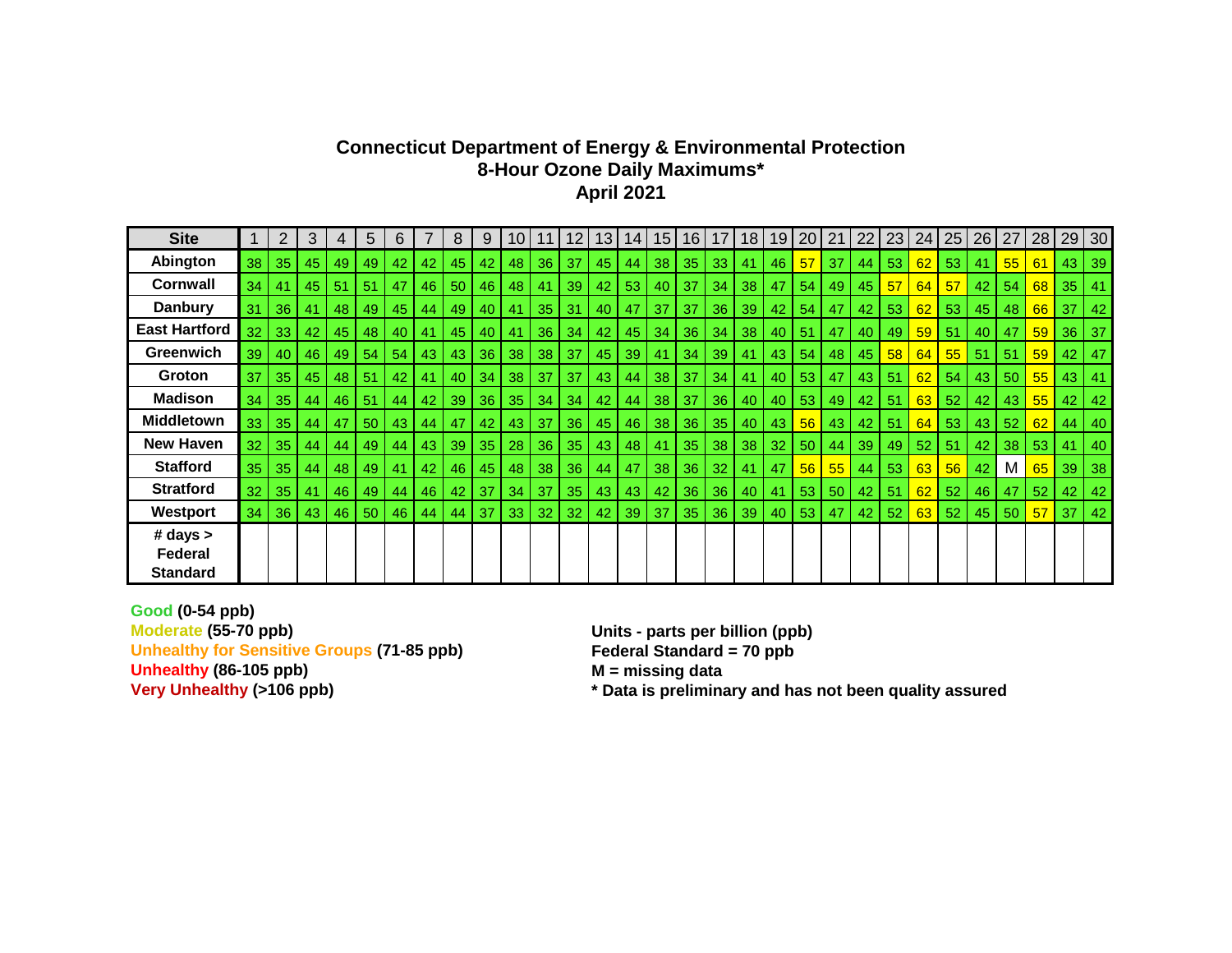## **Connecticut Department of Energy & Environmental Protection 8-Hour Ozone Daily Maximums\* May 2021**

| <b>Site</b>          |    | 2               | 3               | 4               | 5               | 6          |    | 8               | 9               | 10 <sup>1</sup>   | 11              | 12           | 13 <sup>1</sup> | 14 <sub>1</sub> | 15 | 16    | 17 <sup>1</sup> | 18 <sup>1</sup> |                 | 19 20 | 21           | 22              |      | 23 24           | 25              | $26$   27 |                 |                 |                 | 28 29 30 31  |              |
|----------------------|----|-----------------|-----------------|-----------------|-----------------|------------|----|-----------------|-----------------|-------------------|-----------------|--------------|-----------------|-----------------|----|-------|-----------------|-----------------|-----------------|-------|--------------|-----------------|------|-----------------|-----------------|-----------|-----------------|-----------------|-----------------|--------------|--------------|
| Abington             | 40 | 53              | 43              | 38              | 25              | 39         | 42 | 33              | 42              | 41                | 38 <sup>1</sup> | 39           | 42              | 47              | 52 | 55    | 54              | 65              | 48              | 47    | 48           | 63              | -41  | -41             | 44              | 58        | 43              | 40              |                 | 33 29        | $\vert$ 20   |
| <b>Cornwall</b>      | 41 | 52              | 41              | 39              | 31              | 39         | 45 | 38              | 41              | 38                | 39              | 38           | 47              | 44              | 52 | 54    | 56              | 64              | 56              | 58    | 76           | 60              | 40   | 45              | 59              | 70        | 36 <sup>°</sup> | 36              | 35              | 28           | $ 38\rangle$ |
| <b>Danbury</b>       | 39 | 51              | 39              | 38 <sup>1</sup> | 26 <sub>1</sub> | 36         | 46 | -37             | 42              | 37                | 40 l            | 37           | 45              | 45              | 51 | 51    | 57              | 54              | 54              | 56    | 64           | 58              | 40   | 44 I            | 54              | 75        | 38 <sup>1</sup> | 39              | 31              | $\vert$ 24   | $\vert$ 25   |
| <b>East Hartford</b> | 36 | -50 L           | 34 <sub>l</sub> | 37              | 27              | 35         | 43 | 35              | $39$   37       |                   |                 | $36$ 33 39   |                 | 42              | 49 | $-51$ | 52 <sub>1</sub> | 59              | 51              | -50 I | 58           | 58 <sup>1</sup> | - 37 | -41             | 50 <sub>1</sub> | 66        | 37              | 33 <sub>o</sub> |                 | $29 \mid 23$ | 21           |
| Greenwich            | 43 | 52              | 43 I            | 44              | 38              | 41         | 46 | 42              | 43              | 40                | 47              | 41           | 47              | 50              | 51 | 52    | 59              | 66              | 63              | 46    | 49           | 59              | 46   | 44              | 48              | 59        | 47              | 45              | 34              | 27           | 29           |
| Groton               | 40 | 54              | l 41            | 39              | 30              | 40         | 42 | 38              | 42 l            | 40                |                 | $45$ 38      | 43              | 48              | 51 | 56    | 62              | 67              | 50              | 39    | 38           | 64              | 43   | -37             | 41              | 40        | 43              | 40              |                 | $32 \mid 28$ | 21           |
| <b>Madison</b>       | 40 | 48 L            | 40 L            | 38              | 35 <sup>1</sup> | 39         | 42 | 37              | 42              | 37                |                 | 43 36        | 41              | 47              | 53 | 52    | 54 <sup>1</sup> | 69              | 52 <sub>2</sub> | 40    | $ 43\rangle$ | 65              | 46   | 40              | 42              | 47        | 46              | 40              | 32 <sub>2</sub> | 27           | 23           |
| <b>Middletown</b>    | 38 | 53              | 40              | 37              | 22              | 38         | 46 | 38              | 42 <sub>1</sub> | 38                | 40              | 36           | 43              | 50              | 54 | 53    | 56              | 58              | 54              | 47    | 58           | 62              | 41   | 40              | 49              | 60        | 39              | 37              | 31              | 25           | $ 22\rangle$ |
| <b>New Haven</b>     | 38 | 43 <sup>1</sup> | 38 <sub>1</sub> | -37             | 26 <sub>1</sub> | -37        | 44 | 32 <sub>2</sub> |                 | 38 36 1           |                 | 39   36   30 |                 | 39              | 43 | 53    | 40              | 57 <sub>2</sub> | 51              | 43    | 44           | 48              | -41  | 39 <sup>1</sup> | 30 <sub>1</sub> | 40        | 40              | 40              |                 | 30 24        | $\vert$ 23   |
| <b>Stafford</b>      | 40 | 51              | 43 <sup>1</sup> | 41              | 25 <sub>1</sub> | 38         | 45 | 36              | 42              | 40                |                 | 37 36        | 42              | 46              | 53 | 57    | 57              |                 | $66$ 51         | 54    | 67           | 61              | 39   | M               | M               |           | 39 <sup>1</sup> | 36 <sup>1</sup> | M               | M            | M            |
| <b>Stratford</b>     | 40 | 48              | 41              | 41              | 38              | $\vert$ 36 | 45 | 38              |                 | $43 \mid 38 \mid$ | 42              | -37          | 43              | 47              | 51 | 52    | 56              | 67              | 55              | 41    | 47           | 56              | 43   | -41             | 44              | 50        | 44              | 43              | 32 <sub>2</sub> | 26           | $\vert$ 25   |
| <b>Westport</b>      | 39 | 50 <sup>1</sup> | 37              | 40 l            | 33              | 37         | 44 | 39              | 41              | 37                | 42              | 37           | 43              | 49              | 53 | 53    | 57 <sup>1</sup> | 67              | 60              |       | 43 49        | 52              | 41   | 41              | 46              | 56        | 44              | 41              | 29 23           |              | 25           |
| # days $>$           |    |                 |                 |                 |                 |            |    |                 |                 |                   |                 |              |                 |                 |    |       |                 |                 |                 |       |              |                 |      |                 |                 |           |                 |                 |                 |              |              |
| Federal              |    |                 |                 |                 |                 |            |    |                 |                 |                   |                 |              |                 |                 |    |       |                 |                 |                 |       | 1            |                 |      |                 |                 | 2         |                 |                 |                 |              |              |
| Standard             |    |                 |                 |                 |                 |            |    |                 |                 |                   |                 |              |                 |                 |    |       |                 |                 |                 |       |              |                 |      |                 |                 |           |                 |                 |                 |              |              |

**Good (0-54 ppb) Moderate (55-70 ppb) Units - parts per billion (ppb) Unhealthy for Sensitive Groups (71-85 ppb) Federal Standard = 70 ppb Unhealthy (86-105 ppb) M = missing data**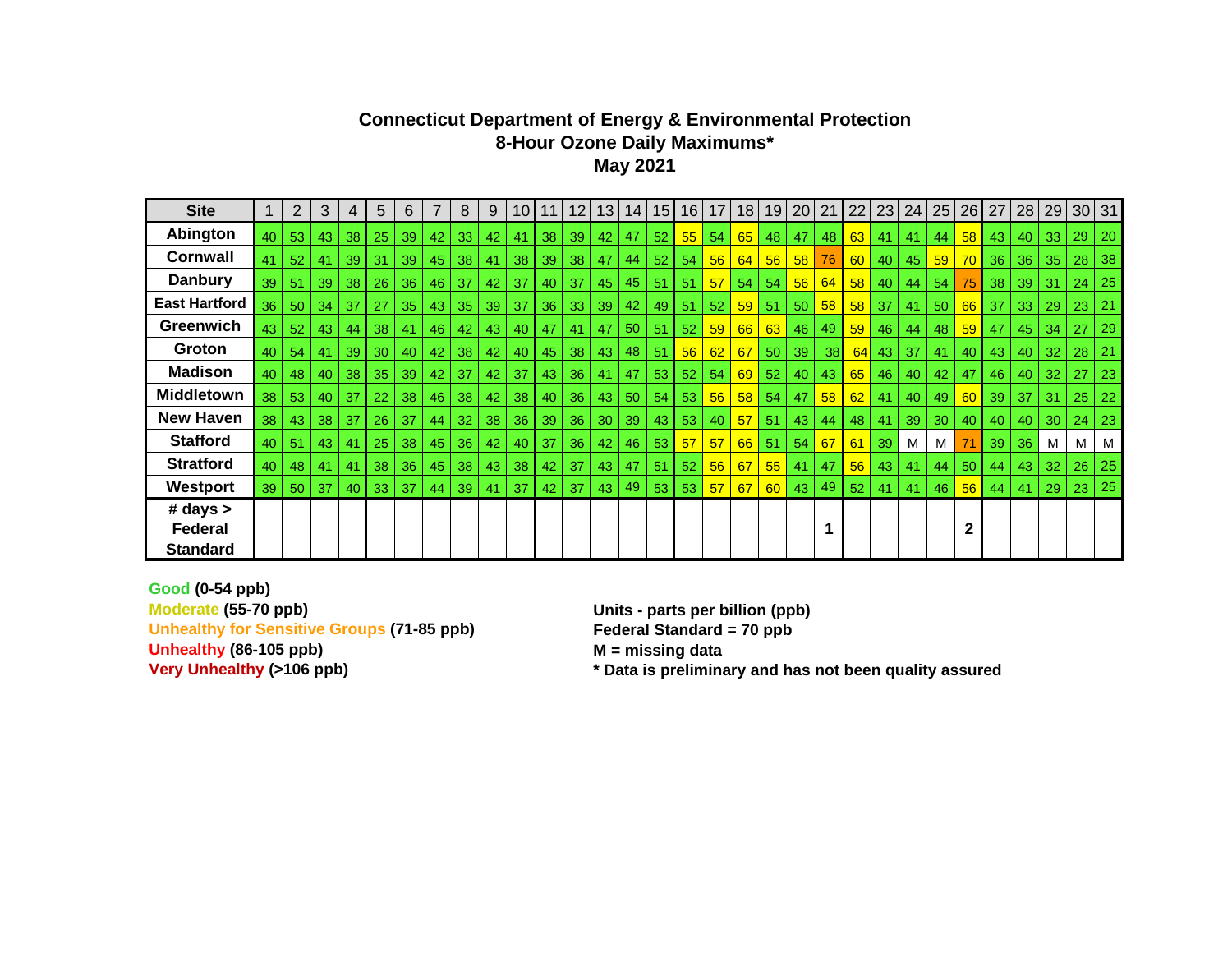#### **Connecticut Department of Environmental Protection 8-Hour Ozone Daily Maximums\* June 2021**

| <b>Site</b>          |                 | $\overline{2}$ | 3  | 4  | 5  | 6  | $\overline{7}$ | 8     | 9  | 10 <sup>1</sup> | 11              | 12 | 13 | 14              | 15              | 16              | 17 <sup>1</sup> | 18 <sup>1</sup> | 19 | 20        | 21              | 22 | 23 | 24 | 25              | 26              | 27 | 28 | 29 | 30 |
|----------------------|-----------------|----------------|----|----|----|----|----------------|-------|----|-----------------|-----------------|----|----|-----------------|-----------------|-----------------|-----------------|-----------------|----|-----------|-----------------|----|----|----|-----------------|-----------------|----|----|----|----|
| Abington             | 57              | 56             | 29 | 36 | 82 | 68 | 62             | 55    | 42 | 44              | 42              | 35 | 47 | 27              | 45              | 37              | 41              | 70              | 55 | 57        | 27              | 29 | 32 | 36 | -31             | 14              | 31 | 59 | 67 | 68 |
| <b>Cornwall</b>      | 54              | 55             | 32 | 36 | 61 | 63 | 57             | 47    | 37 | 39              | 45              | 32 | 50 | 35 <sup>1</sup> | 38              | 38              | 41              | 65              | 50 | 57        | 48              | 19 | 38 | 47 | 49              | 24              | 40 | 46 | 49 | 48 |
| <b>Danbury</b>       | 51              | 54             | 32 | 40 | 63 | 64 |                | 55    | 34 | 52              | 46              | 31 | 49 | 34              | 34              | 34              | 41              | 67              | 54 | 61        | 43              | 23 | 31 | 45 | 51              | 23              | 41 | 56 | 66 | 54 |
| <b>East Hartford</b> | 52 <sub>2</sub> | 54             | 29 | 35 | 62 | 61 | 74             | 55    | 36 | 41              | 41              | 40 | 51 | 28              | 43 <sup>1</sup> | 36 <sup>1</sup> | 40              | 65              | 51 | 61        | 33              | 27 | 31 | 39 | 40              | 20              | 38 | 56 | 56 | 57 |
| Greenwich            | 45              | 45             | 32 | 38 | 71 | 82 | 72             | 53    | 54 | 48              | 40              | 38 | 44 | 36              | 49              | 39              | 44              | 64              | 64 | 66        | 34              | 24 | 43 | 48 | 39              | 18              | 28 | 55 | 77 | 78 |
| Groton               | 47              | 45             | 27 | 24 | 79 | 74 | 43             | 43    | 44 | 38              | 37              | 36 | 51 | 28              | 53              | 40 l            | 46              | 67              | 72 | 62        | 24              | 37 | 37 | 39 | 32              | 13 <sup>1</sup> | 21 | 41 | 69 | 68 |
| <b>Madison</b>       | 43 <sup>1</sup> | 46             | 29 | 27 | 83 | 77 | 51             | 44    | 38 | 42              | 36 <sup>1</sup> | 39 | 51 | 34              | 52              | 39 <sup>1</sup> | 50              | 69              | 81 | 63        | 28 <sub>1</sub> | 31 | 40 | 55 | 39              | 17              | 22 | 52 | 69 | 79 |
| <b>Middletown</b>    | 55              | 54             | 31 | 42 | 86 | 71 | 68             | 59    | 40 | 39              | 43              | 38 | м  | М               | M               | 39              | 43              | 76              | 61 | <b>66</b> | 32              | 30 | 34 | 40 | 41              | 18 <sup>1</sup> | 34 | 72 | 74 | 78 |
| <b>New Haven</b>     | 41              | 43             | 28 | 29 | 76 | 47 | 49             | 51    | 34 | 42              | 41              | 33 | 49 | 32              | 44              | 35              | 40              | 50              | 61 | 50        | 26              | 23 | 29 | 35 | 38 <sup>1</sup> | 19 <sup>1</sup> | 19 | 56 | 62 | 71 |
| <b>Stafford</b>      | 56              | 59             | 30 | 31 | 62 | 62 | 66             | 46    | 37 | 41              | 41              | 39 | 51 | 32              | 42              | 35 <sup>1</sup> | 39              | 65              | 55 | 61        | 33              | 28 | 31 | 40 | 35              | 19 <sup>1</sup> | 41 | 57 | 47 | 54 |
| <b>Stratford</b>     | 43              | 46             | 31 | 37 | 86 | 78 | 57             | 46    | 54 | 46              | 38              | 39 | 51 | 38              | 49              | 37              | 50              | 66              | 73 | 66        | 32              | 25 | 45 | 46 | 42              | 20              | 27 | 57 | 72 | 80 |
| Westport             | 43              | 47             | 32 | 35 | 80 | 86 |                | 66 58 | 49 | 45              | 37              | 36 | 52 | 32              | 47              | 37              | 47              | 67              | 66 | 69        | 33              | 22 | 42 | 46 | 41              | 19              | 32 | 62 | 80 | 85 |
| # days               |                 |                |    |    |    |    |                |       |    |                 |                 |    |    |                 |                 |                 |                 |                 |    |           |                 |    |    |    |                 |                 |    |    |    |    |
| Federal              |                 |                |    |    | 3  | 4  | 5              |       |    |                 |                 |    |    |                 |                 |                 |                 | 6               | 7  |           |                 |    |    |    |                 |                 |    | 8  | 9  | 10 |
| <b>Standard</b>      |                 |                |    |    |    |    |                |       |    |                 |                 |    |    |                 |                 |                 |                 |                 |    |           |                 |    |    |    |                 |                 |    |    |    |    |

**Good (0-54 ppb) Moderate (55-70 ppb) Units - parts per billion (ppb)** Unhealthy for Sensitive Groups (71-85 ppb) Federal Standard = 70 ppb **Unhealthy (86-105 ppb) M = missing data**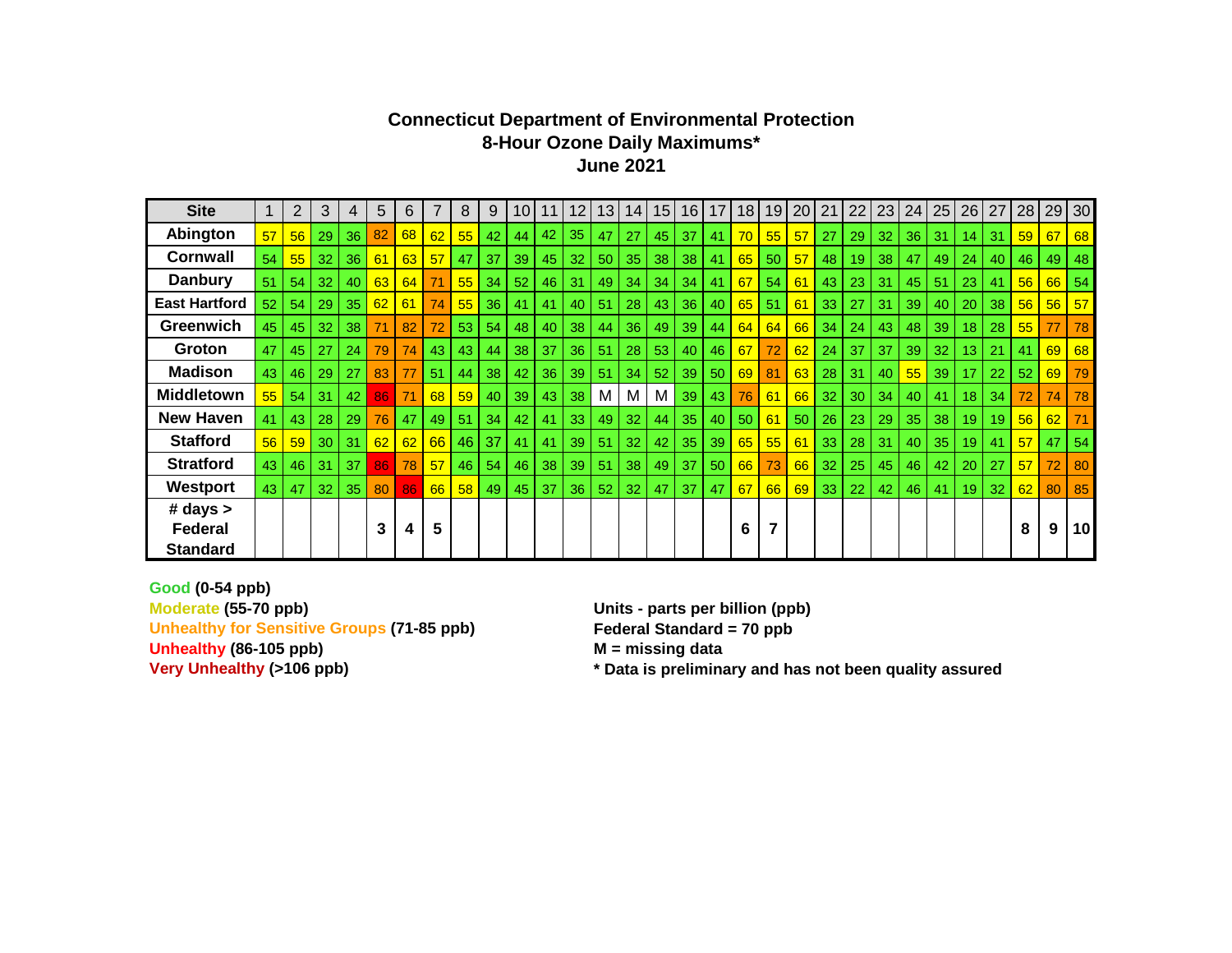## **Connecticut Department of Energy & Environmental Protection 8-Hour Ozone Daily Maximums\* July 2021**

| <b>Site</b>          |                 | $\overline{2}$  | 3               | 4     | 5  | 6   |         | 8               | 9               | 10 |    | 12              | 13 <sup>°</sup> | 14 <sup>1</sup>   | 15              | 16              | 17              | 18 | 19 | 20 <sub>1</sub> | 21 | 22              | 23              | 24              | 25        | 26                                                            | 27 | 28              | 29      | 30 31           |              |
|----------------------|-----------------|-----------------|-----------------|-------|----|-----|---------|-----------------|-----------------|----|----|-----------------|-----------------|-------------------|-----------------|-----------------|-----------------|----|----|-----------------|----|-----------------|-----------------|-----------------|-----------|---------------------------------------------------------------|----|-----------------|---------|-----------------|--------------|
| Abington             | 37              | 22              | 14              | 17    | 32 | 62  | 49      | $26 \mid$       | 32              | 26 | 28 | 34              | 24              | 37                | 49              | 56              | 44              | 34 | 19 | 42              | 44 | 27              | 30 <sup>1</sup> | 42 <sub>1</sub> |           | $\begin{array}{ c c c } \hline 55 & 55 \\ \hline \end{array}$ | 57 | 32              | 40      | $40$   27       |              |
| <b>Cornwall</b>      | 33 <sup>1</sup> | 22              | 13              | 21    | 39 | 54  | 49      | 26              | 41              | 34 | 32 | 37              | 25              | 47                | 58              | 45              | 47              | 37 | 33 | 56              | 44 | 29              | 33              | 41              | 49        | 49                                                            | 53 | 37              | 47      | 39 31           |              |
| <b>Danbury</b>       | 36 <sub>1</sub> | 27              | 13 <sup>°</sup> | 18    | 44 | 54  | 60      | 33 <sup>1</sup> | 30 <sup>1</sup> | 28 | 40 | 29              | 26              | 50                | 65              | 55              | 53              | 43 | 27 | 44              | 43 | 27              | 30 <sup>1</sup> | 42              | 53        | 53                                                            | 70 | 37              | 43      |                 | $40$   33    |
| <b>East Hartford</b> | 33 <sup>1</sup> | 26 <sup>1</sup> | 13 <sup>°</sup> | 17    | 33 | 55  | 50      | 23 <sub>1</sub> | 22              | 30 | 34 | 30 <sub>o</sub> | 21              | 44                | 58              | 52              | 50              | 40 | 22 | 40              | 44 | 30              | 33              | 41              | 50        | 50                                                            | 59 | 37              | 37      | 39 <sub>l</sub> | $\vert$ 29   |
| <b>Greenwich</b>     |                 | 42              | 12 <sup>2</sup> | 31    | 35 | 70  | 77      | 41              | 36              | 38 | 41 | 33              | 29              | 57                | 57              | 76              | 48              | 44 | 29 | 63              | 49 | -33             | 31              | 47              | 61        | 61                                                            | 72 | 42              | 45      | $43 \mid 34$    |              |
| Groton               | 44 I            | 29              | 12 <sup>2</sup> | 20    | 34 | 54  | 68      | -35 I           | 32              | 30 | 33 | 36              | 27              | 36                | 58 <sup>1</sup> | 57              | 50              | 39 | 21 | 51              | 52 | 38              | 37              | 52 <sub>2</sub> | 57        | 57                                                            | 58 | 44              | 42      |                 | 44 37        |
| <b>Madison</b>       |                 | 40 34           | 12 <sub>2</sub> | 28    | 38 | 69  | 89      | 40 <sup>1</sup> | 36              | 31 | 38 | 35              | 32              | -39               | 58              | 70              | 48              | 42 |    | 20 53           | 59 | 40              | 39 <sup>1</sup> | 48              | 69        | 69                                                            | 60 | 46 <sup>1</sup> | 45      | 44              | $\vert$ 40   |
| <b>Middletown</b>    |                 | $40$ 32         | 13 <sup>°</sup> | 21    | 38 | 77  | 69      | 29 <sub>1</sub> | 31 <sup>1</sup> | 33 |    | $36$ 35         | 24              | 46                | 64              | 76              | 57 <sub>o</sub> | 44 | 22 | 46              | 49 | 36 <sup>°</sup> | -37             | 44              | <b>60</b> | 60                                                            | 65 | 35              | 43      | $42$ 32         |              |
| New Haven            | 32 <sub>1</sub> | 32 <sub>1</sub> | 9               | 24    | 39 | 66  | 81      | 35 <sup>1</sup> | 29 <sup>1</sup> | 33 |    | $38   27  $     |                 | $29 \mid 43 \mid$ | 60              | 61              | 56              | 44 |    | 23   49   52    |    | 31              | $\vert$ 34      | 40              |           | $59$ 59                                                       | 57 |                 | $41$ 38 | 40 35           |              |
| <b>Stafford</b>      | 33 <sup>1</sup> | 23              | 13              | 16    | 33 | 551 | 47      | 26              | M               | M  | M  | 35              | 24              | 34                | 58 <sup>1</sup> | 54              | 45              | 33 | 19 | 44              | 45 | 28              | 32              | 38 <sup>1</sup> | 52        | 52                                                            | 56 | 33              | 43      | $40$   29       |              |
| <b>Stratford</b>     |                 | 45 39           |                 | 13 35 | 43 | 71  |         | 44              | 35 <sup>1</sup> | 41 | 43 | 37              |                 | 33 51             | 59              | 87 <sup>1</sup> | 52 <sub>2</sub> | 46 | 30 | 68 <sup>1</sup> |    | $55$ 33         | 36              | 49              | 62        | 62                                                            | 58 |                 | 46   46 | 43 39           |              |
| Westport             |                 | 40 37           | 10 <sup>°</sup> | 28    | 41 | 78  | 89      | 38 <sup>1</sup> | 33              | 37 | 41 | 33              |                 | 29 53             | 62              | 87              | 51              | 47 | 27 | 63              | 50 | 31              | 32              | 48              | 60        | 60                                                            | 64 | 46              | 44      |                 | $43 \mid 37$ |
| # days               |                 |                 |                 |       |    |     |         |                 |                 |    |    |                 |                 |                   |                 |                 |                 |    |    |                 |    |                 |                 |                 |           |                                                               |    |                 |         |                 |              |
| <b>Federal</b>       |                 |                 |                 |       |    | 11  | $12 \,$ |                 |                 |    |    |                 |                 |                   |                 | 13              |                 |    |    |                 |    |                 |                 |                 |           |                                                               | 14 |                 |         |                 |              |
| Standard             |                 |                 |                 |       |    |     |         |                 |                 |    |    |                 |                 |                   |                 |                 |                 |    |    |                 |    |                 |                 |                 |           |                                                               |    |                 |         |                 |              |

**Good (0-54 ppb) Moderate (55-70 ppb) Units - parts per billion (ppb) Unhealthy for Sensitive Groups (71-85 ppb)** Federal Standard **Unhealthy (86-105 ppb)** M = missing data **Unhealthy (86-105 ppb)**<br>Very Unhealthy (>106 ppb)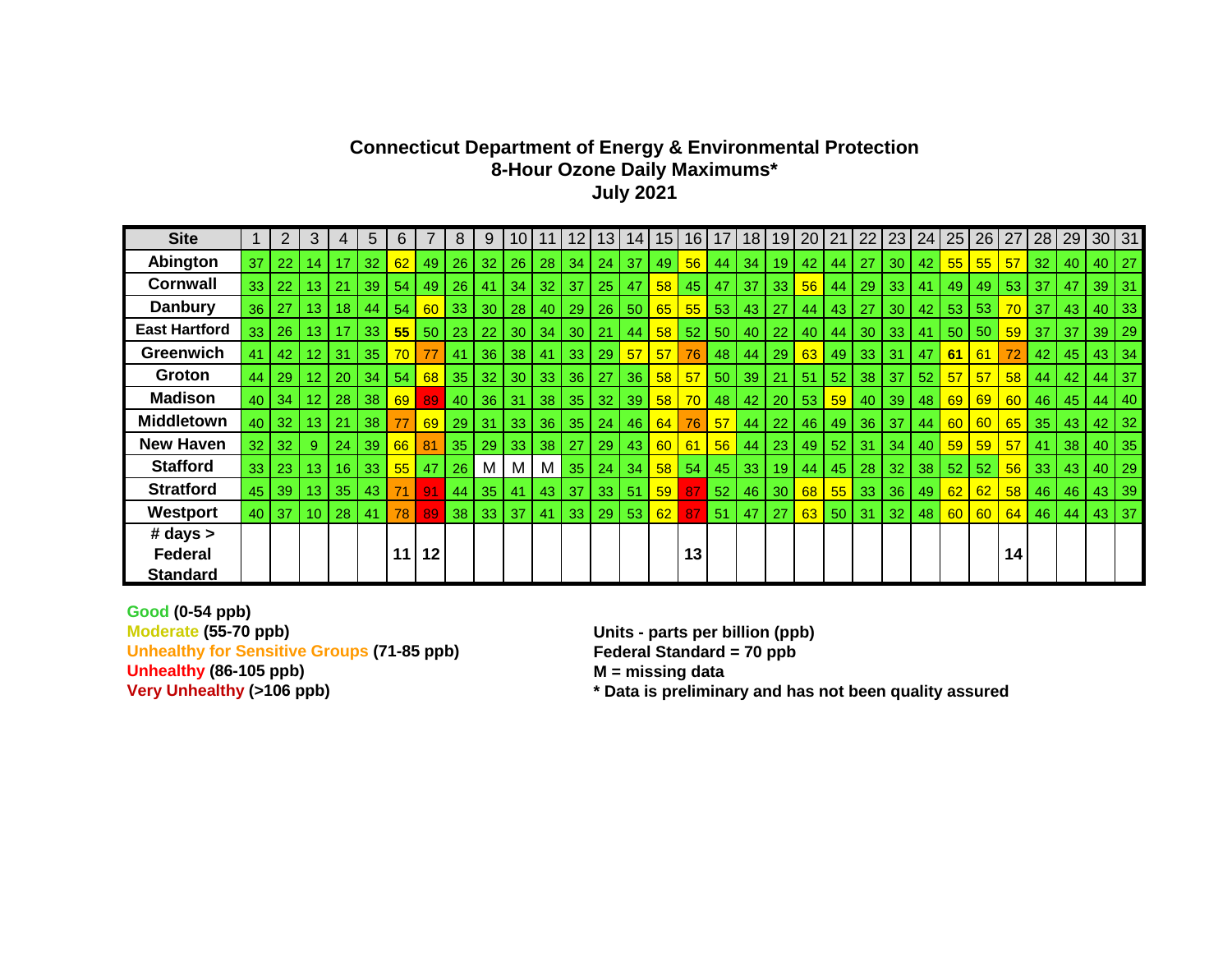## **Connecticut Department of Energy & Environmental Protection 8-Hour Ozone Daily Maximums\* August 2021**

| <b>Site</b>          |    | $\overline{2}$  | 3         | 4               | 5   | 6               |          | 8  | 9               | 10 | 11   | 12 | 13 <sup>1</sup> | 14 <sup>1</sup>                                                  | 15 <sub>l</sub> | 16 <sup>1</sup> | 17 | 18 <sup>1</sup> | 19 <sup>1</sup> | 20 21           |     | 22              | 23              | 24 | 25 | 26 | 27              | 28              | 29              |                 | 30 31        |
|----------------------|----|-----------------|-----------|-----------------|-----|-----------------|----------|----|-----------------|----|------|----|-----------------|------------------------------------------------------------------|-----------------|-----------------|----|-----------------|-----------------|-----------------|-----|-----------------|-----------------|----|----|----|-----------------|-----------------|-----------------|-----------------|--------------|
| Abington             | 42 | 36              | 31        | 41              | 34  | 54              | 56       | 43 | 41              | 36 | 48   | 57 | 53              | 37                                                               | 33              | 33 <sup>1</sup> | 38 | 32 <sub>2</sub> | 30              | 23              | 40  | 29              | 34              | 33 | 47 | 55 | 47              | 29              | 25 <sub>1</sub> |                 | $52$   36    |
| <b>Cornwall</b>      | M  | 30 <sup>1</sup> | 38        | 36              | 41  | 67              | 57       | 54 | 48              | 48 | 51   | 48 | 51              | 38                                                               | 35              | 40              | 41 | 33              | 25              | 23              | 49  | 34              | 34              | 42 | 60 | 69 | 45              | 29              | 26              | 41              | 38           |
| <b>Danbury</b>       | 47 | 30 <sup>1</sup> | 34        | 39              | 39  | 72              | 65       | 52 | 40              | 49 | 69   | 52 |                 | $\begin{array}{ c c c c c } \hline 59 & 38 \ \hline \end{array}$ | 36              | 48              | 41 | 34              | 20              | 23              | 47  | 29              | 29              | 36 | 49 | 74 | 45              | 26              | $-31$           |                 | $46$   $40$  |
| <b>East Hartford</b> | 45 | 32 <sup>1</sup> | -37       | 39 <sup>1</sup> | 36  |                 | 63 60 51 |    | 42 l            | 40 | 69   | 57 | 55              | 36                                                               | 36              | 43              | 42 |                 | 36 29           | 24              | 43  | 25              | 31              | 28 | 58 | 68 | 55              | 29              | 26              |                 | 53 32        |
| <b>Greenwich</b>     | 48 | 34              | 43        | 44              | 51  | 78              | 63       | 56 | 41              | 48 | 63   | 62 | 76              | 46                                                               | 41              | 51              | 35 | 30 <sub>o</sub> | 30              | 29              | 46  | 33              | 31              | 49 | 65 | 94 | 53              | 32              | -37             | 51              | 40           |
| Groton               | 46 | 39 <sup>°</sup> | 37        | 42              | 35  | 66              | 75       | 42 | 38 <sup>1</sup> | 40 | 44 I | 68 | 76              | 48                                                               | 37 <sup>1</sup> | 44              | 36 | 31              | 33              | 32 <sub>2</sub> | -41 | 33 <sup>1</sup> | 41              | 46 | 50 | 76 | 64              | 29              | 31              | 37 <sup>1</sup> | 47           |
| <b>Madison</b>       | 49 | 37              | 41        | 45              | 52  | 77              | 83       | 42 | 47              | 44 | 59   | 78 | 73              | 52                                                               | 39              | 50 <sup>1</sup> | 39 | 34              | 38              | 34              | 45  | 34              | 42              | 61 | 62 | 85 | 84              | 31              | 35 <sub>1</sub> |                 | 52 52        |
| <b>Middletown</b>    | 47 |                 | $36$   37 | 40              | 36  | 71              | 70       | 46 | $39 \mid$       | 43 | 66   | 79 | 66              | 40                                                               | 41              | 46              | 40 | 34              | 32 <sub>2</sub> | 30              | 46  | 34              | 37              | 31 | 59 | 79 | 63              | 28              | 28 <sub>1</sub> |                 | $65$   42    |
| <b>New Haven</b>     | 47 | 34 <sup>1</sup> | 37        | 39 <sup>1</sup> | 36  | 67              | 78       | 45 | 40 l            | 45 | 57   | 60 | 63              | 45                                                               | 41              | 49              | 38 | 34              | 31              | 28              | 45  | 33              | 34              | 36 | 54 | 67 | 52 <sub>2</sub> | 28              | 33              |                 | $49 \mid 42$ |
| <b>Stafford</b>      | 42 | 34              | 37        | 40              | 33  | 62              | 58       | 49 | 45              | 39 | 69   | 56 | 59              | -37                                                              | 31              | 34              | 46 | 40              | 30              | 19              | 40  | 35 <sup>1</sup> | 36              | 31 | 52 | 68 | 43              | 29              | 26              |                 | $57$ 35      |
| <b>Stratford</b>     | 51 | 35              | 44        | 48              | -51 | 80              | 74       | 57 | 49              | 48 | 64   | 73 | 80              | 52                                                               | 48              | 50              | 41 | 35              | 36              | 31              | 49  | 34              | 38              | 61 | 61 | 87 | 65              | 34              | 39              |                 | $61$ 45      |
| Westport             | 49 | 34              | 41        | 41              | 43  | 80              | 68       | 52 | 38              | 47 | 71   | 73 | 82              | 48                                                               | 44              | 53              | 40 |                 | $35 \mid 32$    | 27              | 45  | 33              | 34 <sup>1</sup> | 55 | 68 | 99 | 63              | 32 <sub>2</sub> | 35              |                 | $59$ 37      |
| # days               |    |                 |           |                 |     |                 |          |    |                 |    |      |    |                 |                                                                  |                 |                 |    |                 |                 |                 |     |                 |                 |    |    |    |                 |                 |                 |                 |              |
| <b>Federal</b>       |    |                 |           |                 |     | 15 <sub>1</sub> | 16       |    |                 |    | 17   |    | 18 19           |                                                                  |                 |                 |    |                 |                 |                 |     |                 |                 |    |    | 20 | 21              |                 |                 |                 |              |
| <b>Standard</b>      |    |                 |           |                 |     |                 |          |    |                 |    |      |    |                 |                                                                  |                 |                 |    |                 |                 |                 |     |                 |                 |    |    |    |                 |                 |                 |                 |              |

**Good (0-54 ppb) Moderate (55-70 ppb) Units - parts per billion (ppb) Unhealthy for Sensitive Groups (71-85 ppb)** Federal Standard **Unhealthy (86-105 ppb)** M = missing data **Unhealthy (86-105 ppb)**<br>Very Unhealthy (>106 ppb)